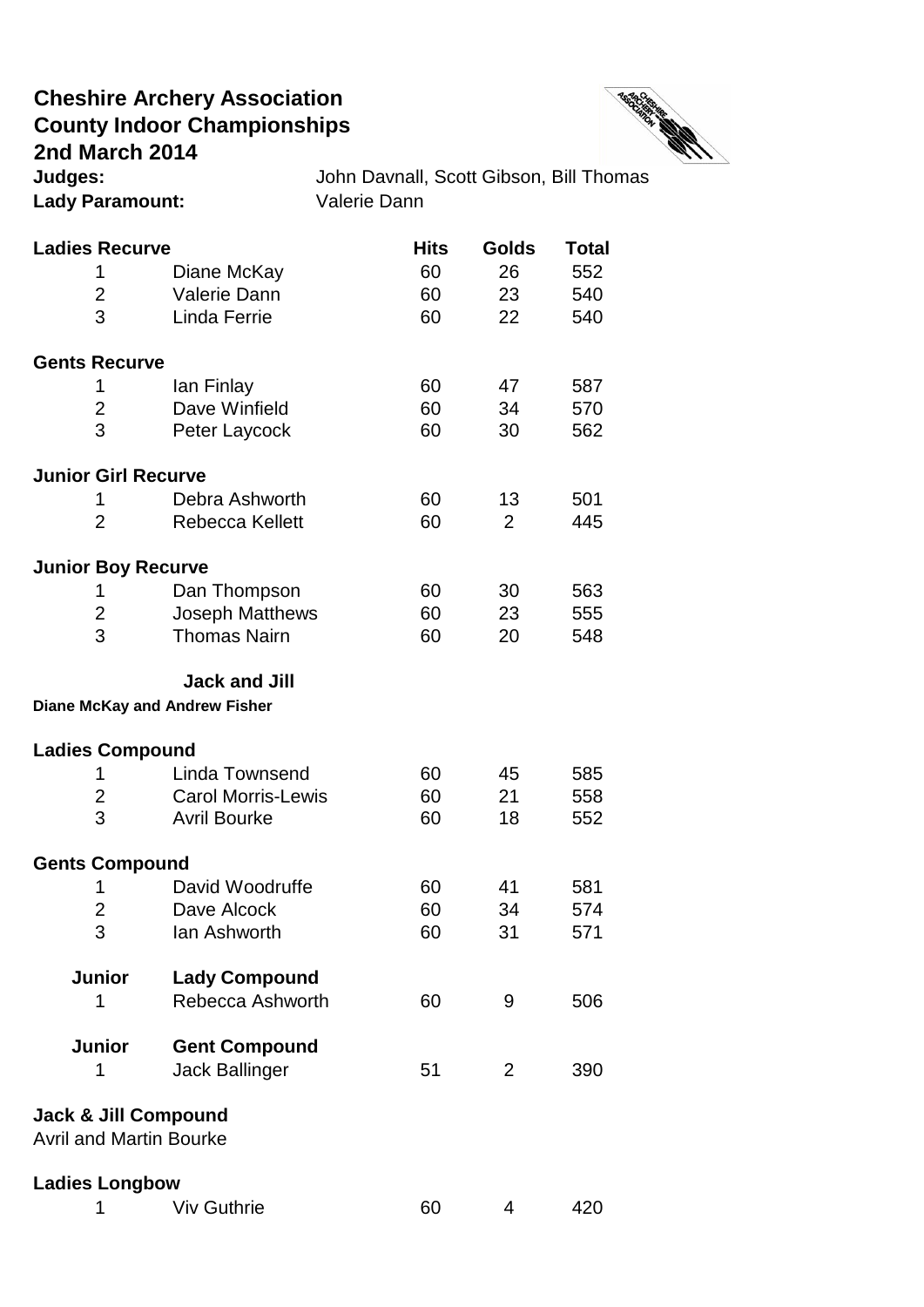| 2                     | Sarah Davnall                            | 59 | 4               | 371 |
|-----------------------|------------------------------------------|----|-----------------|-----|
| 3                     | Amanda Biddulph                          | 55 | 1               | 298 |
| <b>Gents Longbow</b>  |                                          |    |                 |     |
| 1                     | Andy Rowlands                            | 60 | 8               | 478 |
| 2                     | <b>Mike Christison</b>                   | 60 | 5               | 457 |
| 3                     | Max Ives-Keeler                          | 60 | 5               | 447 |
| <b>Ladies Barebow</b> |                                          |    |                 |     |
| 1                     | <b>Anne Thelwell</b>                     | 60 | 8               | 506 |
| $\overline{2}$        | Lauren Morgan                            | 58 | 5               | 388 |
| <b>Gents Barebow</b>  |                                          |    |                 |     |
| 1                     | <b>Craig Gallacher</b>                   | 60 | 19              | 527 |
| 2                     | <b>Graham Gibson</b>                     | 60 | 12 <sup>2</sup> | 515 |
| 3                     | <b>Carl Price</b>                        | 60 | 10              | 510 |
|                       | <b>Cumstock Trophy (1st Year Archer)</b> |    |                 |     |
|                       | <b>Craig Gallacher</b>                   | 60 | 19              | 527 |

## **Lady Paramount Prize**

Andrew Fisher

| <b>Results</b><br>Compounds shot 3 spot unless specified |                      |                  |                 |                 |            |
|----------------------------------------------------------|----------------------|------------------|-----------------|-----------------|------------|
| <b>Lady Recurve</b>                                      |                      | Score            | Golds           | <b>Hits</b>     |            |
| Diane McKay                                              | Bebington            | 552              | 26              | 60              |            |
| Valerie Dann                                             | Club AZ              | 540              | 23              | 60              |            |
| Linda Ferrie                                             | Wirral               | 540              | 22              | 60              |            |
| Angela Allen                                             | Alsager              | 530              | $\overline{17}$ | 60              |            |
| Sue Moore                                                | Bruntwood            | 463              | 13              | 60              |            |
| <b>Gent Recurve</b>                                      |                      |                  |                 |                 |            |
| lan Finlay                                               | <b>CCB</b>           | 587              | 47              | 60              |            |
| Dave Winfield                                            | B'wmen of Warrington | 570              | 34              | 60              |            |
| Peter Laycock                                            | <b>Bruntwood</b>     | 562              | 30              | 60              |            |
| Roy Bullen                                               | Bruntwood            | 562              | 30              | 60              |            |
| <b>Andrew Fisher</b>                                     | Bebington            | 550              | 26              | 60              |            |
| John Gardner                                             | Caldy                | 546              | 23              | 60              |            |
| <b>Malcolm Lewis</b>                                     | Neston               | 541              | 19              | 60              |            |
| <b>Andy Pollitt</b>                                      | <b>CCB</b>           | 539              | 22              | 60              |            |
| <b>Brendan Thackeray</b>                                 | Stalybridge          | 538              | 17              | 60              |            |
| Dennis Brown                                             | Alsager              | 537              | 16              | 60              |            |
| <b>Matt Stevens</b>                                      | B'wmen of Warrington | 530              | 18              | 60              |            |
| Dave Parkinson                                           | B'wmen of Warrington | 529              | $\overline{18}$ | 60              |            |
| <b>James Reed</b>                                        | Alsager              | $\overline{522}$ | 14              | 60              |            |
| Daniel Labno                                             | Bebington            | 519              | 12              | 60              |            |
| <b>Stuart Fry</b>                                        | B'wmen of Warrington | 505              | 11              | 59              |            |
| Stephen Dann                                             | Club AZ              | 503              | 8               | 60              |            |
| Lee Cooper                                               | Bebington            | 488              | 7               | 60              |            |
| <b>Brian Clarkson</b>                                    | <b>CCA</b>           | $\overline{513}$ | $\overline{26}$ |                 | 59 retired |
| <b>Martin O'Neill</b>                                    | Bebington            | $\overline{87}$  | $\overline{6}$  | 9               | retired    |
| Junior Lady recurve                                      |                      |                  |                 |                 |            |
| Debra Ashworth                                           | New Century          | 501              | 13              | 60              |            |
| Rebecca Kellett                                          | Goldcrest            | 445              | $\overline{2}$  | $\overline{60}$ |            |